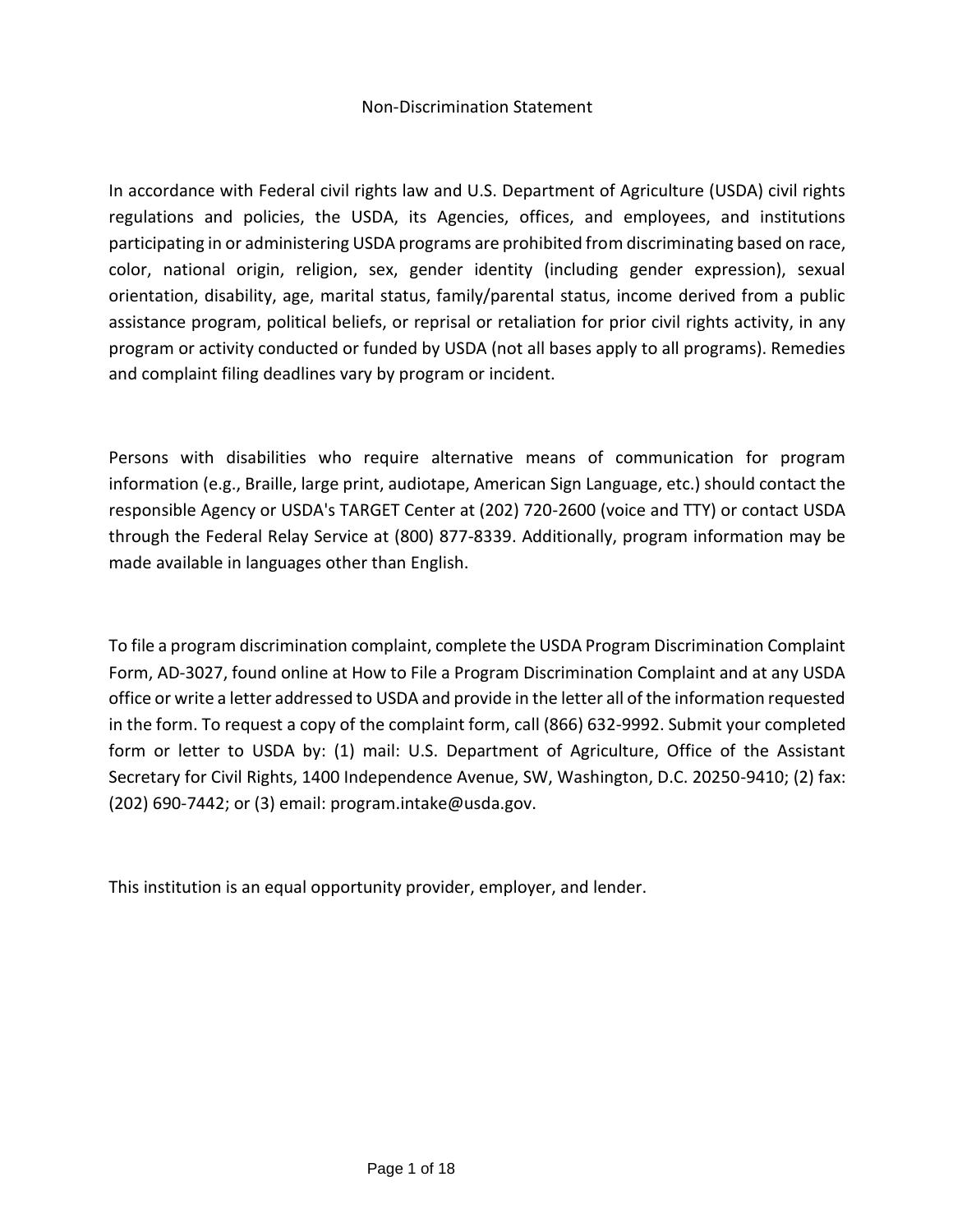#### **Renters Insurance Policy Acknowledgement**

I acknowledge that the unit that I am moving into has insurance that does not cover my personal belongings as a RESIDENT or renter. I have been advised that the insurance, which covers the property, will not cover my personal belongings should they be damaged or destroyed by fire, flood, or any act of nature. I have received a renter's insurance brochure as a *courtesy* to inform me of how to obtain renter's insurance. The literature is for Resident use only and the Insurance Company represented is not recommended or endorsed by Management. The purpose of the brochure is to assist me in my search for renter's insurance should I be without it. I have also been advised to contact my auto or life insurance carrier to inquire about any discounts that they may offer.

If I do not have renter's insurance at the time of move-in, I have agreed to review the information provided. I will provide proof of renter's insurance upon receiving it to the Management Office to keep on file. If I have renter's insurance at the time of move-in, verification of the policy will be attached to this letter.

By signing below, I acknowledge that I have received information regarding renter's insurance and understand that it is highly recommended that I carry my own insurance for my personal belongings. I acknowledge that in the case of any damage to my personal property, that the Owner and Management will not be held liable in any way. I acknowledge that failure to obtain renter's insurance will result in my being fully responsible for any loss associated to my personal property. I have also been advised that I am responsible for any deductible associated to a loss to the property caused by my actions or the actions of my guests.

| BY:                                     |             |
|-----------------------------------------|-------------|
| $1_{-}$                                 |             |
|                                         | Date Signed |
| $\mathcal{D}_{\mathcal{L}}$             |             |
|                                         | Date Signed |
| 3.                                      |             |
|                                         | Date Signed |
| FOR THE LANDLORD, Jessica Zelaya<br>BY: |             |
| 1.                                      |             |
|                                         | Date Signed |

FOR THE TENANT, Resident Name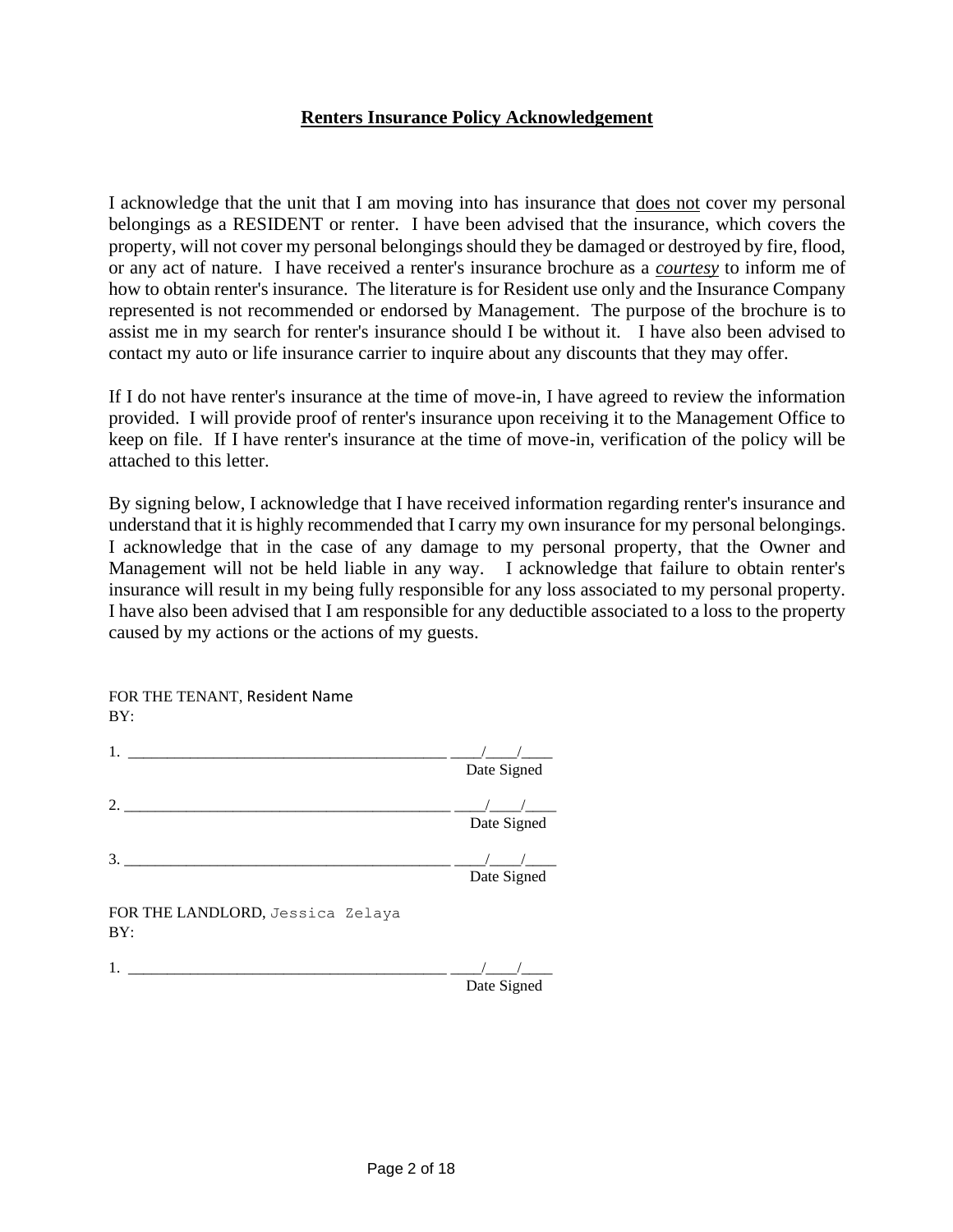## **HOUSEKEEPING GUIDELINE**

Welcome to «sitename». It is our hope that you will make every effort to maintain your apartment in its present condition. An ounce of prevention will help keep your apartment in its present condition. Use these rules of thumb:

If you drop it, pick it up If you spill it, wipe it up If you wear it, hang it up See a spot, wipe a spot If you see one bug, the family can't be far away–call for pest control immediately.

In order to achieve this goal, there are some routine housekeeping procedures which should be followed. The care of your home should become a priority. If you have family members old enough to help you, assigning chores could assist in keeping your unit in order.

Cleaning supplies such as a mop, broom, Spic & Span, Pine Sol, dust pan, Windex or ammonia should be in your closet.

### Daily Duties:

- ➢ Sweep floors to remove food crumbs and outside soil. Vacuum carpet.
- ➢ With a damp cloth, wipe countertops, range hood, inside and outside of your refrigerator, window sills, cabinets, fingerprints from walls and any surface which collects grease and/or dust.
- ➢ **Do not let anyone mark on your walls with crayons, markers, pens, pencils, etc.**
- $\triangleright$  Wash dishes, dust furniture.
- $\triangleright$  If necessary, use a damp mop to remove dust and dirt from floors.
- ➢ Make beds, put clothes away.
- $\triangleright$  Clean bath sink and tub
- ➢ Make sure your garbage is bagged properly and taken to the dumpster. Food crumbs, spilled liquids, and improperly bagged garbage invite roaches and other unwanted pests into your unit.

#### Weekly Duties:

- ➢ Mop all floors with detergent and water. Do not saturate floor with a lot of water. Dip the mop into the water, squeeze excess water off, mop area. Dip mop into clean water to rinse floor. If you wax the floor, use a wax that doesn't have a great buildup.
- ➢ Look up. Do you see any cobwebs or dust gathering in corners of your walls? If so, use a dust mop or cover your broom with a dust rag and wipe these down.
- ➢ Look at your windows throughout the house. Do you see fingerprints or grease accumulating? If so use a window cleaner, or a solution of vinegar and water to clean windows. Wipe them dry and watch the sun shine through your windows.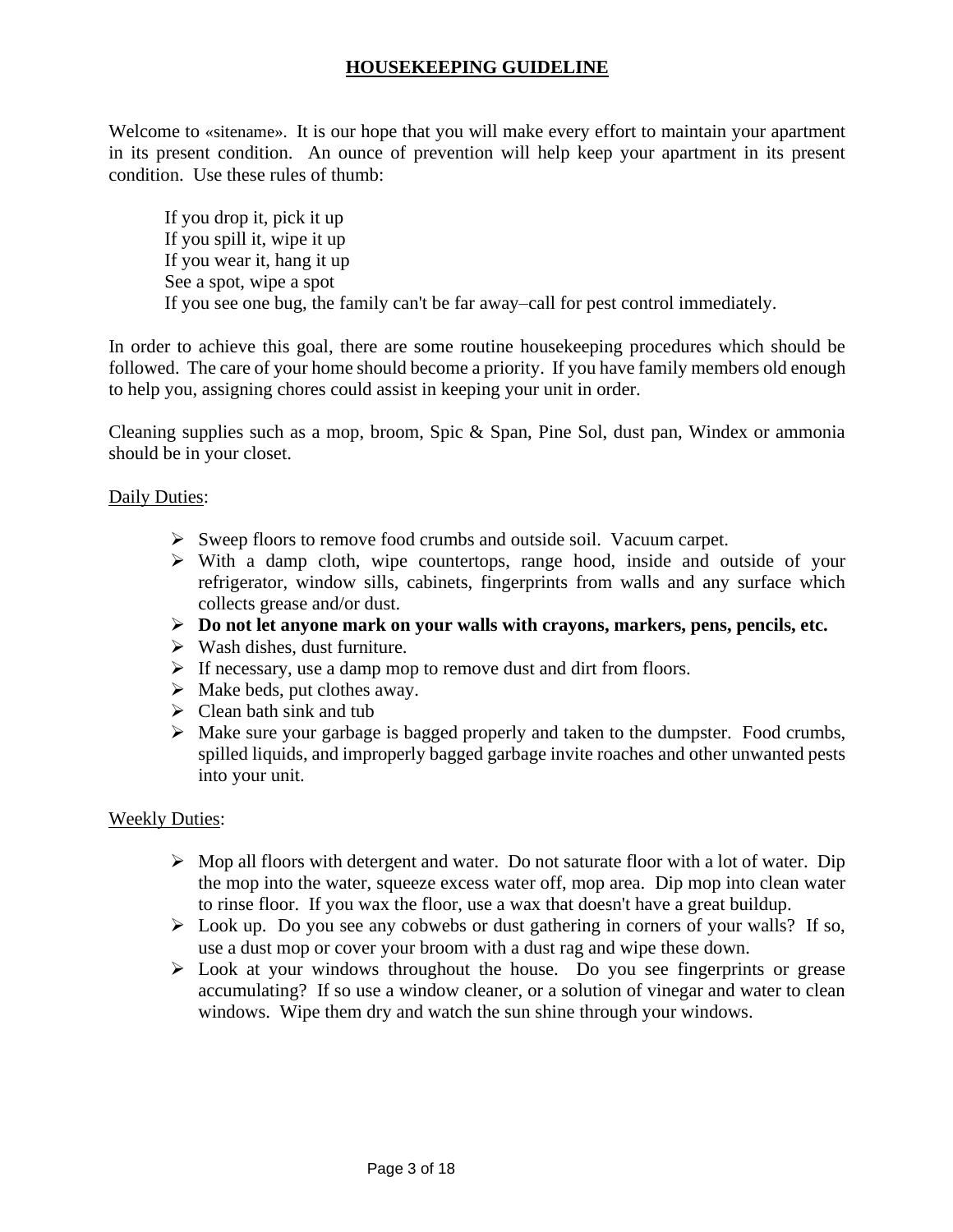- $\triangleright$  Look at your window sills. If there is any dust or dirt on the window sills, use a solution of soap and water to clean it. Again, do not saturate the area with a lot of water. Dip your cloth in the soapy solution, wring it until it is almost dry, then wipe the area until it is clean.
- $\triangleright$  Mop tile throughout the house.
- ➢ Look at your closets. If there are any clothes on the floor of your closest, hang them up, or put them in a laundry bag. Do not use the floor of your closet as a storage area for clothes.
- ➢
- ➢ Clean and disinfect your bathroom. Pay special attention to the bottom area around the toilet. A solution of bleach and water will get the grout between your wall tile clean and white. Clean your tub tile to remove soap scum build-up.
- ➢ Clean your refrigerator, throw out all old food. Wipe up spilled liquids and stains.
- ➢ Use Old English or some other oil based cleaner to wipe all cabinets.

## Monthly duties:

- $\triangleright$  Clean your refrigerator. Throw out old food. With a damp cloth, clean the inside of your refrigerator and freezer out with a solution of baking soda and water.
- $\triangleright$  Clean your range, oven and broiler. Lift the top of your stove to clean under the range top. With Easy off or some other oven cleaner, clean the inside of your oven and broiler.
- ➢ Extermination of your apartment is of the utmost importance. If you see one roach, it usually means there is a nest somewhere in your house or walls. CALL THE OFFICE FOR PEST CONTROL. You must allow exterminators into your unit and prepare if necessary, for the service, Pest control service will take place whether or not you are home or not. Failure to comply with this procedure could result in a lease termination.
- ➢ Clean the inside of your kitchen cabinets to remove spoiled food and accumulated dust and grease.

## Periodic Duties:

- ➢ Wash your windows, inside and outside at least twice a year.
- $\triangleright$  It is very important to have maintenance problems taken care of as soon as possible, if the office does not respond in a timely manner, contact the Site Manager.

## Bathrooms:

- $\triangleright$  Mildew clean w/bleach
- $\triangleright$  Air circulation after hot showers
- $\triangleright$  Run A/C or open windows for ventilations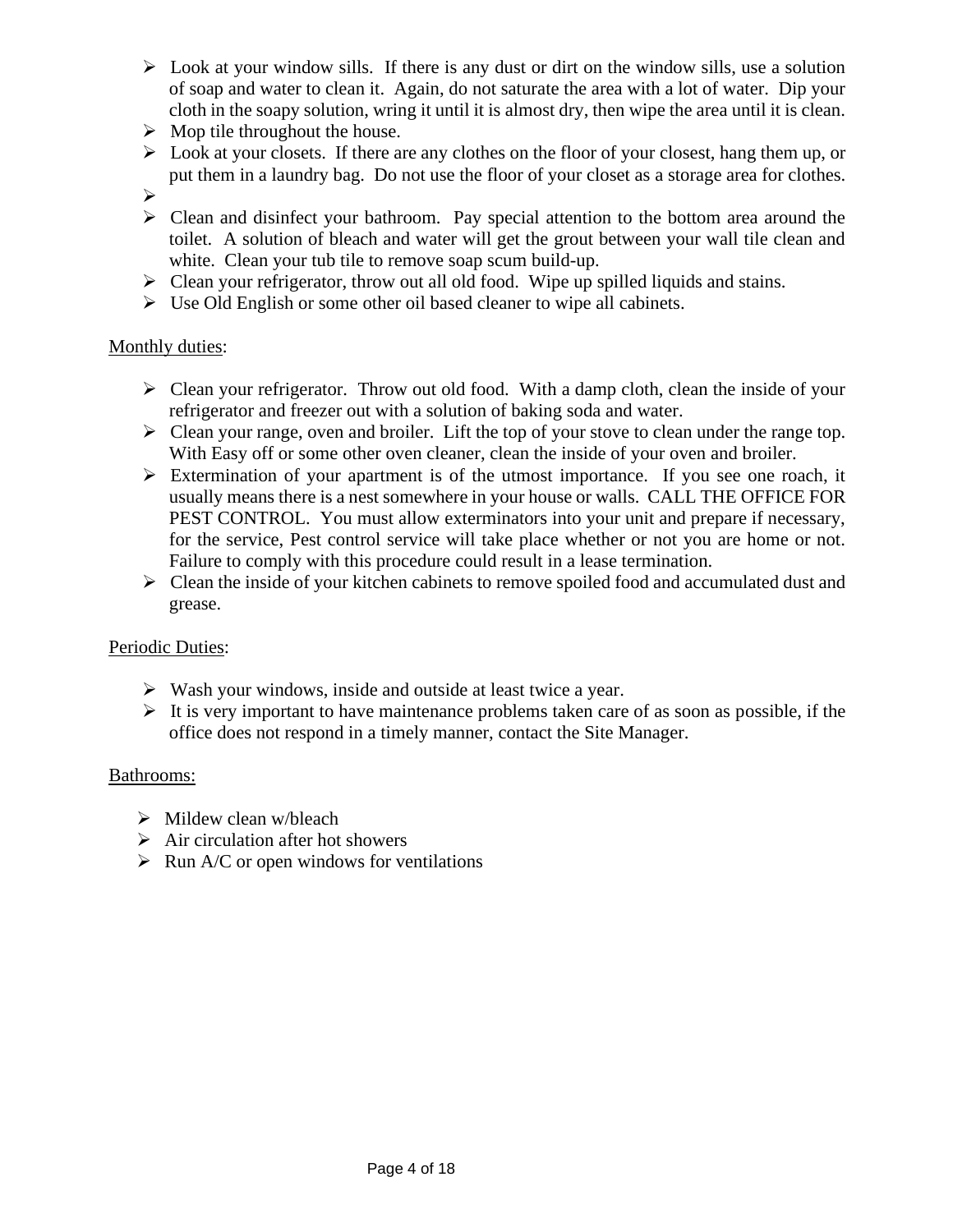Finally, the Management office staff will conduct spot-inspections of your unit periodically and without further notice.

FOR THE TENANT, Resident Name BY:

|                                         | Date Signed |
|-----------------------------------------|-------------|
| $\mathcal{D}_{\mathcal{L}}$             | Date Signed |
| 3                                       | Date Signed |
| FOR THE LANDLORD, Jessica Zelaya<br>BY: |             |
|                                         |             |

Date Signed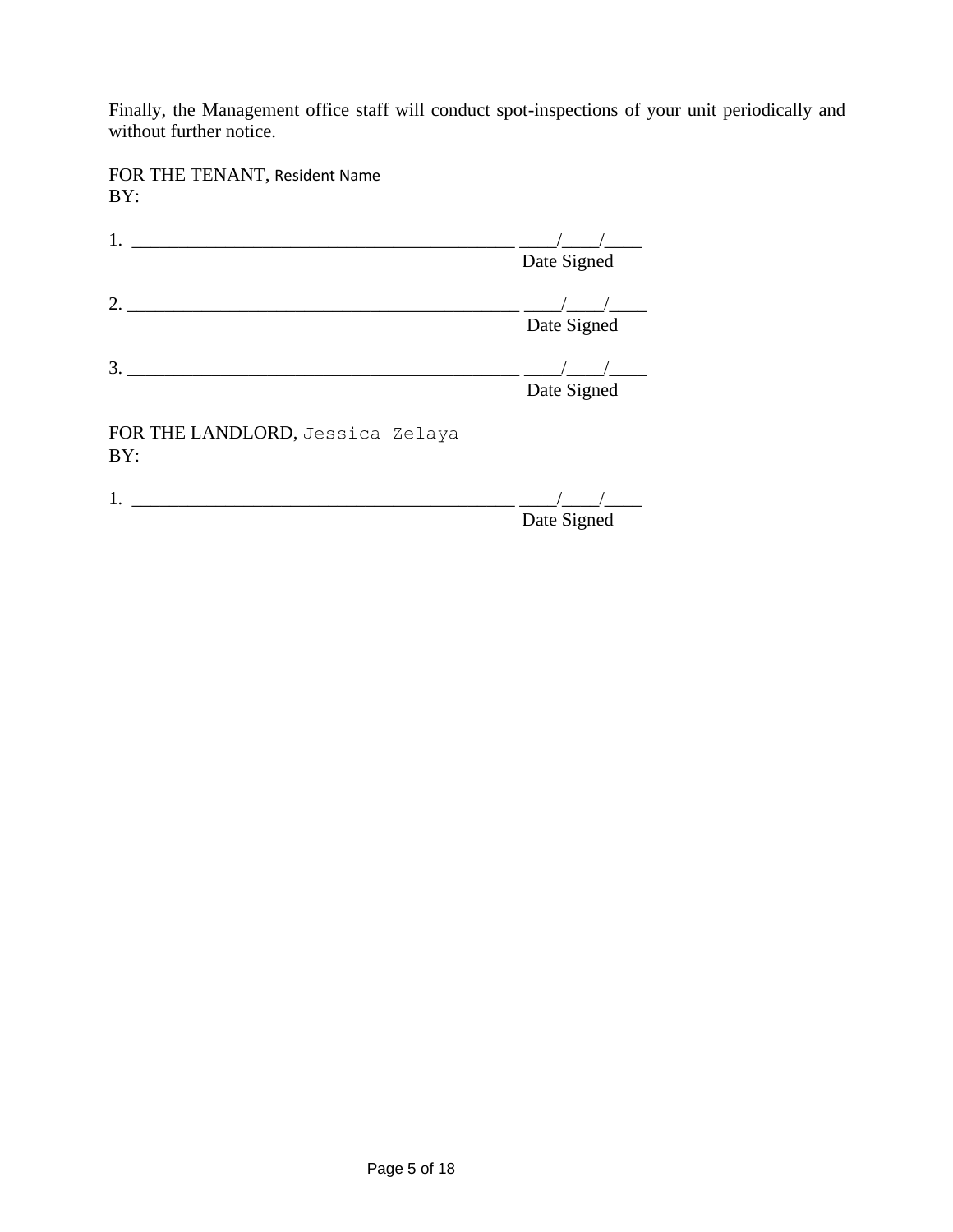Belle Glade Housing Authority HOUSE RULES

Effective: March 1, 2020

 Visit our website at www.bellegladeha.com. Click on the Community Outreach Tab to obtain information regarding the following:

> City of Belle Glade U.S. Department of Agriculture Families First of Palm Beach County Be Well Palm Beach County Palm Beach County Palm Beach County Sheriff's Office Palm Beach County Fire Rescue Palm Tran Public Transportation Palm Beach County Water Utilities Solid Waste Authority FPL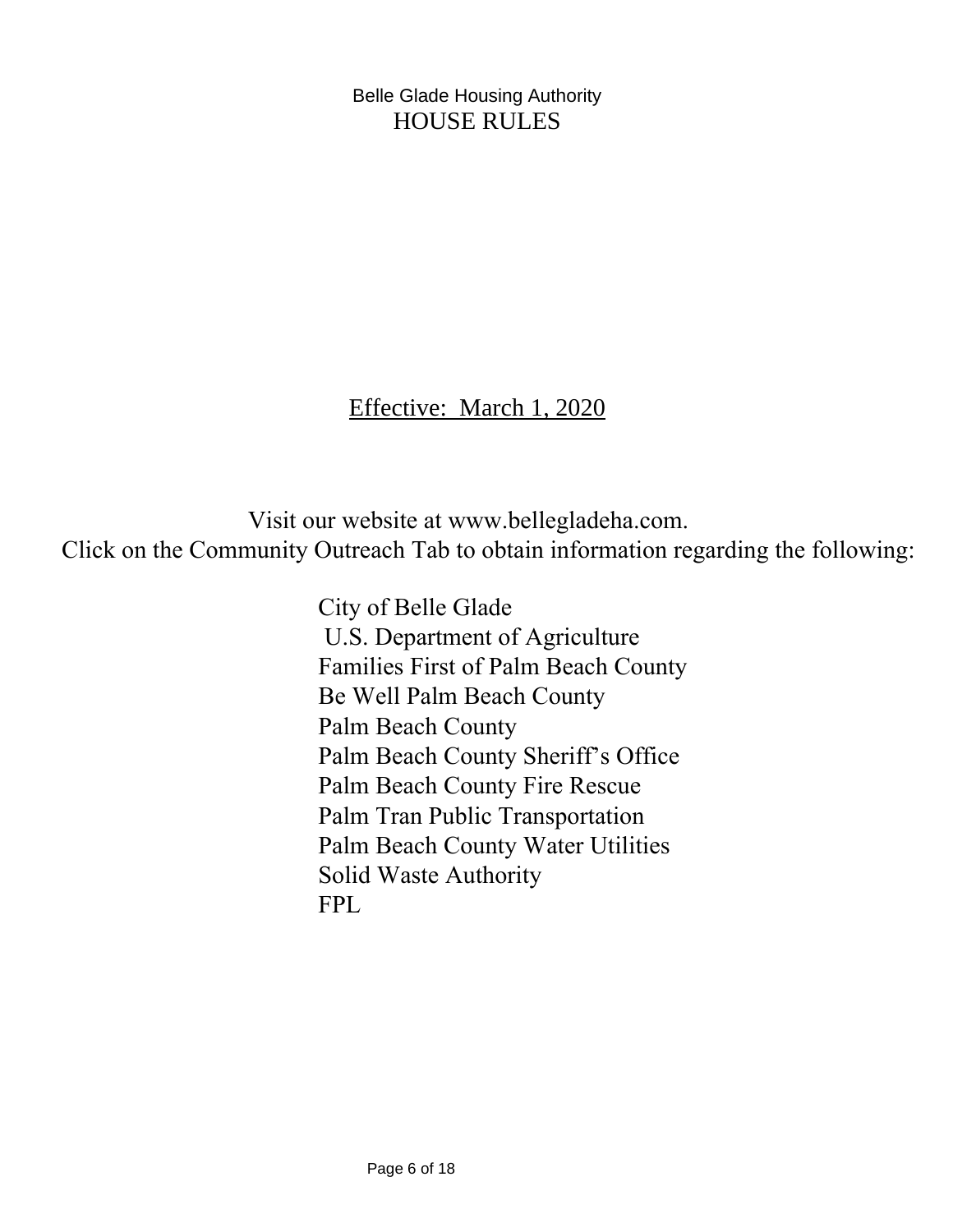# HOUSE RULES REFERENCE

- 1. RENTAL PAYMENTS/LATE FEES
- 2. INCOME/HOUSEHOLD COMPOSITION CHANGE
- 3. RENTERS INSURANCE
- 4. PETS
- 5. GUESTS
- 6. TRASH REMOVAL
- 7. SANITATION
- 8. COMMON AREA OBSTRUCTION
- 9. LOCKS
- 10. CRIMINAL ACTIVITY
- 11. LOITERING
- 12. NOISE
- 13. UTILITY MISUSE
- 14. WINDOWS
- 15. LIGHTBULBS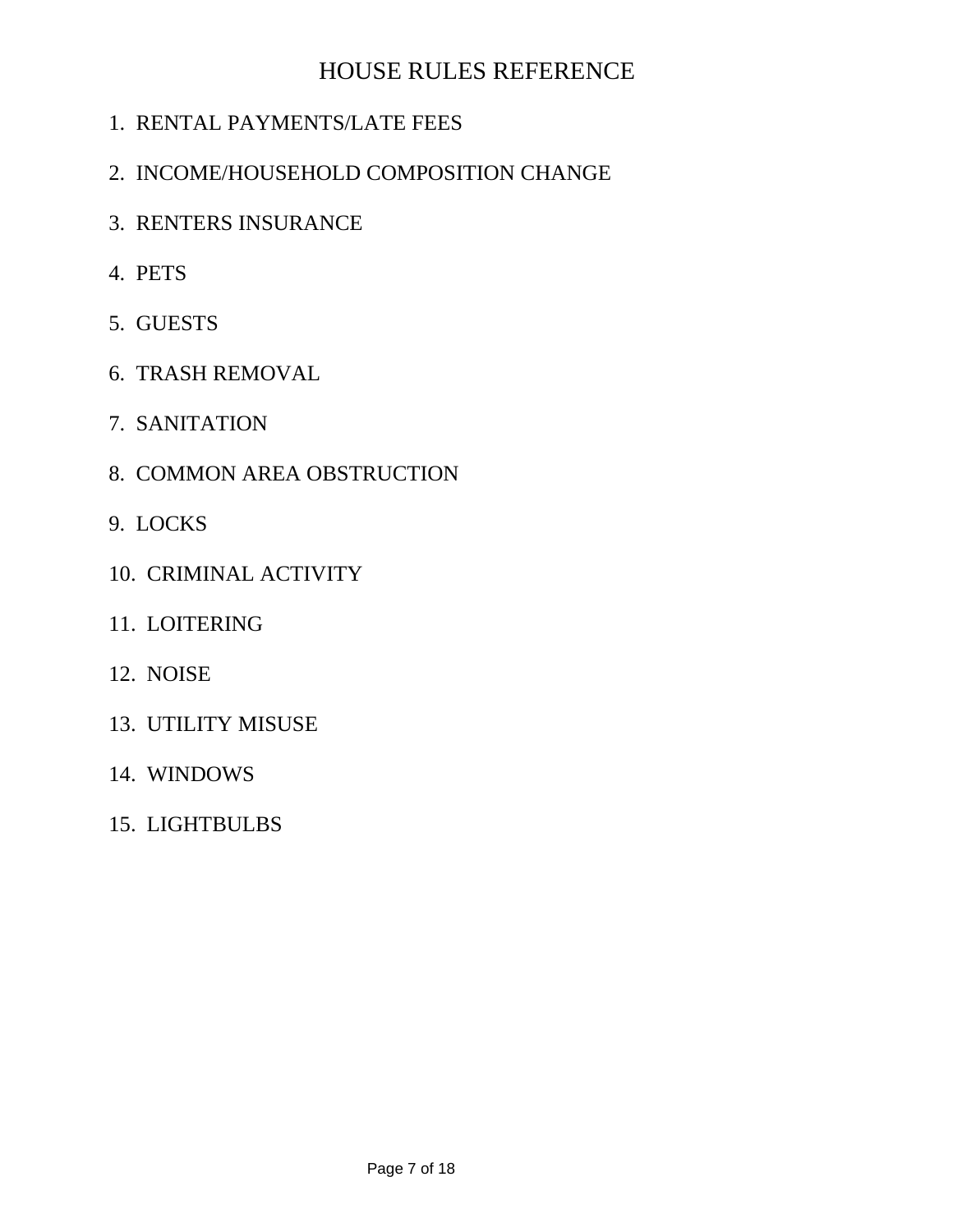- 16. PEST CONTROL
- 17. ALTERATIONS
- 18. MAINTENANCE REPAIRS
- 19. SMOKE DETECTOR/FIRE EXTINGUISHERS
- 20. MOTOR VEHICLES
- 21. COST OF DAMAGES, CHARGES AND/OR FINES
- 22. PROBLEMS
- 23. COMPLAINTS
- 24. APPLIANCES
- 25. RENTAL PAYMENTS
- 26. LAWN CARE
- 27. PRIVATE PROPERTY
- 28. ABANDONMENT OF UNIT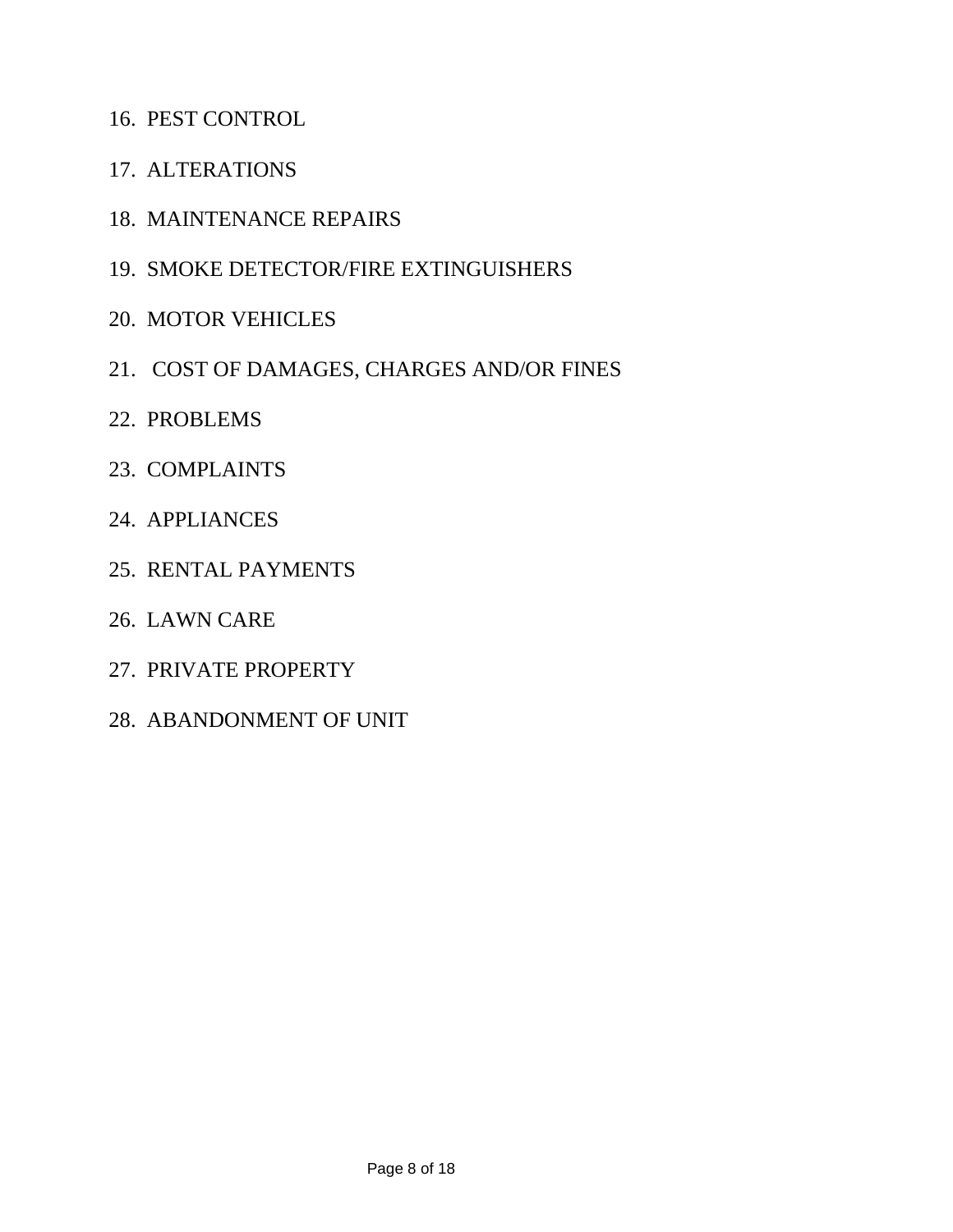The following Rules and Regulations are for the benefit and protection of all. Your assistance is not only needed but is required. By signing this agreement, the Resident agrees to abide by the following HOUSE RULES set forth by «sitename».

- 1. **RENTAL PAYMENTS/LATE FEES:** If any rent due is not paid on or before the tenth (10th) day of the month, you will pay a late charge of \$10.00 or 5% of your gross monthly rent contribution, whichever is greater. **The ten-day period described in this paragraph applies only to the accrual of the late charge and does not give you an additional period of time for the payment of rent before rent is deemed to be in default. Rent is due on the first day of each month and is in default if not paid on or before the due date. A late charge in the amount described above will be due for each monthly rent payment not made by you by the tenth (10th) day of the month. The timely payment of rent by you under this Lease Agreement shall be a material consideration by Management in determining your eligibility for renewal of this lease. If you pay your monthly rent contribution after the due date stated in this lease on three (3) or more occasions in any twelve (12) month period, such payment history shall be a material consideration taken into account by Management in determining your eligibility for renewal of this lease.**
- 2. **INCOME/HOUSEHOLD COMPOSITION CHANGE:** All income And/or household member changes must be submitted within ten (10) days after the change has taken place. This time begins when you receive notice of this change, our first day of work or your household has changed.

**UNAUTHORIZED PERSON LIVING IN THE UNIT:** The penalty for unauthorized person living in your unit is **Termination of Tenancy** (Eviction). You are permitted to allow someone to stay in your unit over-night no more than fourteen (14) consecutive days. Please note if an address is used for mail purposes or reference (phone or utility bills), then it is considered a residence for that person. Individuals may only reside in the unit after obtaining the prior written approval of the Landlord. If Management receives complaints or reports of an unauthorized person residing in a unit, Management may require verification of other housing for the person listed in the complaint, i.e. lease, utility bill, listing an address other than the property.

- 3. **RENTERS INSURANCE:** Residents are encouraged to obtain renters insurance. The insurance carried by the property does not cover your personal property.
- 4. **PETS:** No pets are allowed. A fine of \$25.00 will be incurred for violating this policy. Service animal allowed with the written permission and a signed Service Animal Agreement from Management.
- 5. **GUESTS:** All Residents are responsible for their family members, guests and other persons visiting your unit. No one may occupy the unit unless they are on the Lease Agreement. Residents should notify management in writing of any long-term (more than fourteen (14) consecutive days) visitors.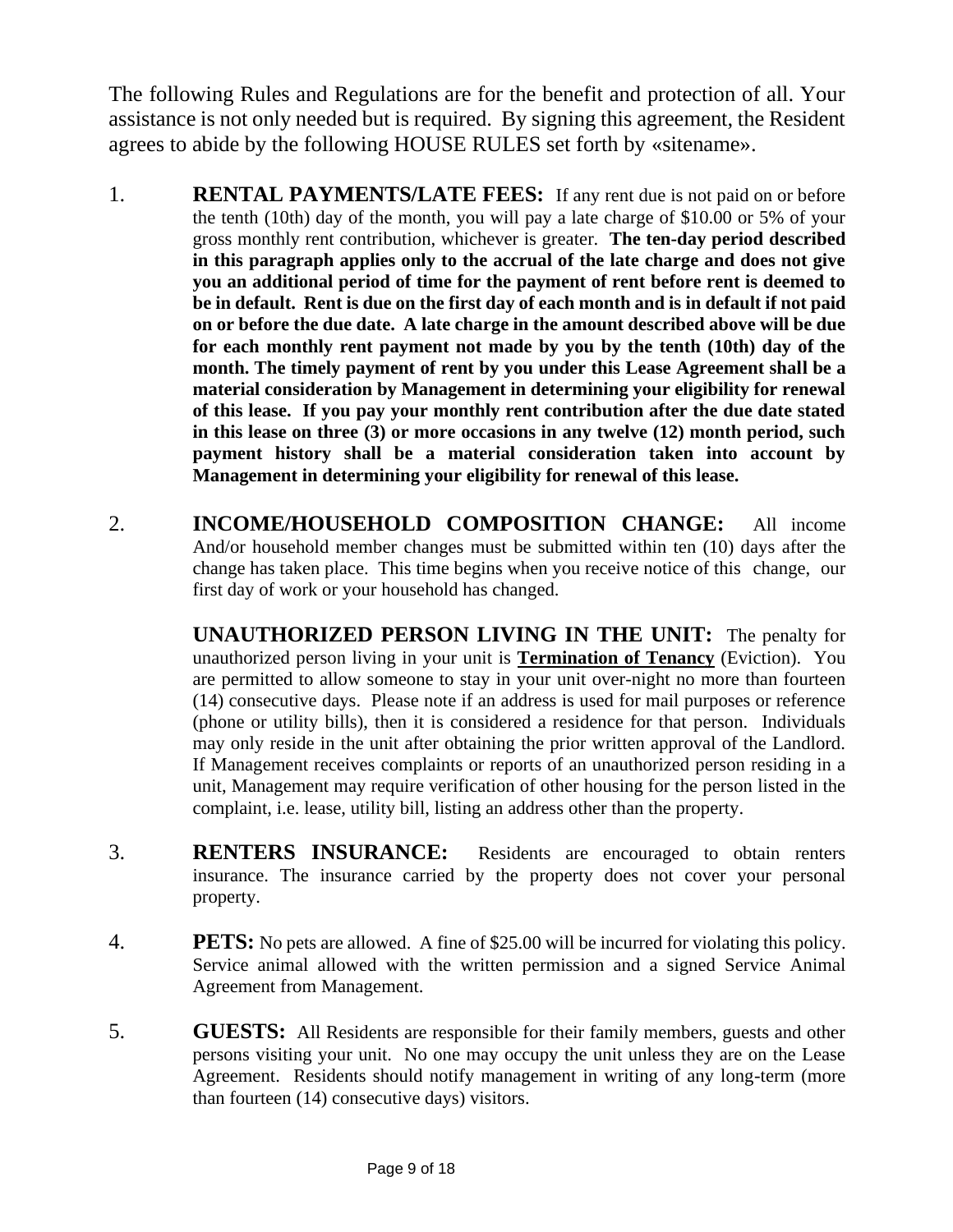# **RESIDENTS ARE RESPONSIBLE FOR:**

- A. Misconduct or violation of rules by any member, guest or visitor.
- B. Property stolen or damaged by any member, guest or visitor.
- C. Any loss or damage to the property by water, fire and/or negligence on the part of the Resident, or any member, guest or visitor.
- 6. **TRASH REMOVAL:** All trash must be placed in a plastic bag and closed tightly before placing in designated trash containers. Trash cans must be placed in the back of the unit when not being removed by Waste Management. Any spilled should be cleaned up immediately. There is to be no trash left in the common areas. If a Resident is found in violation, this could be cause for the possible termination of the Lease Agreement.
- 7. **SANITATION:** Resident agrees to keep their residence clean and not contribute to unclean or unsanitary conditions in the community; no unusual or objectionable odors shall be produced from the rented premises. No graffiti is permitted anywhere on the premises. Destroying or defacing property is considered criminally damaging and illegal and all violators will be prosecuted.

# 8. **COMMON AREA OBSTRUCTION:**

- A. Residents shall not place cars (with expired tags), furniture, sheds, boats, trailers or any other items in the site's common area.
- B. If a Resident leaves items in the common area, Management will remove and dispose of all items at the Resident's expense.
- 9. **LOCKS:** Any lock changes must be performed by the Maintenance Staff. The fee for lock changes is \$60.00 per lock (front, back entrance, utility door). Replacement mailbox locks are \$10. Rekey is \$5 per lock.
- 10. **CRIMINAL ACTIVITY:** Illegal activity, including the possession, purchase or sale of any illegal substance by resident, family member and/or guest will be grounds for eviction and criminal prosecution **immediately**.
- 11. **LOITERING:** Residents agree not to allow any member, guest or visitor to loiter (hang out) about the community.
	- A. If there is loitering during business hours, the person will be asked to leave the premises.
	- B. If it continues, the police department will be called to escort the person off of the premises.

**ALCOHOLIC BEVERAGES:** The use of alcoholic beverages is not allowed outside of your leased unit nor in the parking lots or common areas.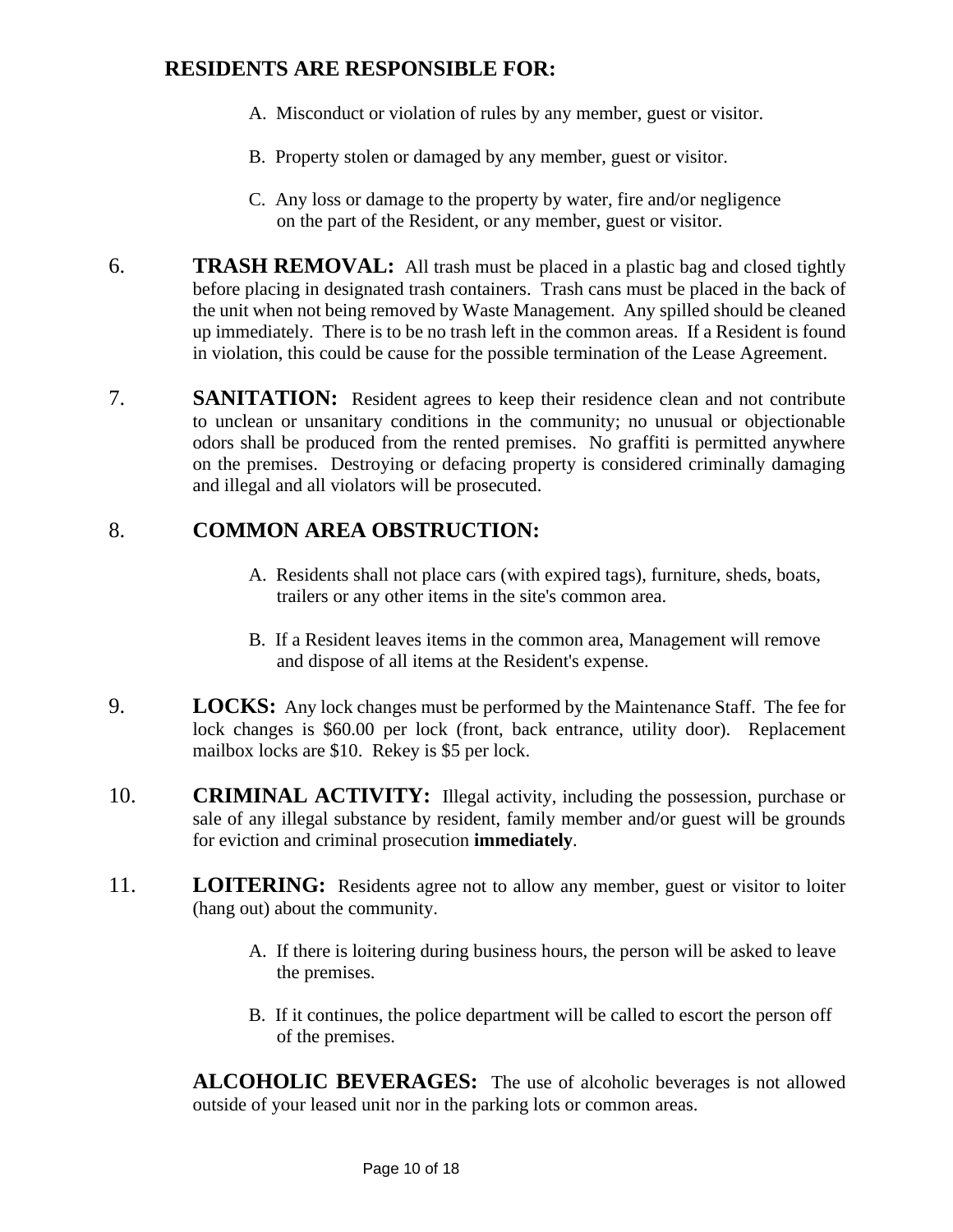- 12. **NOISE:** Resident shall not permit any musical instrument, radio, television, stereo or other like device to be used above a normal tone. Normal tone means it cannot be heard outside of the unit and does not interfere with neighbor's quiet enjoyment. If the noise is above a normal tone, you will be in violation of your lease and could be grounds for termination of lease.
- 13. **UTILITY MISUSE:** Tampering with, tapping into or any other abuse of electrical lines, cable lines, telephone lines, water lines or any other utility or public service equipment is strictly prohibited.
- 14. **WINDOWS:** All windows should have white-backed drapes, blinds or verticals at each window within thirty days of move-in. no blankets, tin foil, or sheets. No boards, security bars, or window a/c units are permitted on/in windows. In the event of a hurricane, boards are permitted if they are properly secured inside the windowsill. Boards must be taken off no more than 2 days after the hurricane has passed and must be stored inside your unit.
- 15. **LIGHTBULBS:** Light bulbs are supplied to each fixture at the time of move-in. Residents are responsible for buying and installing light bulbs. Please contact Management when lighting is out in your area. If you cannot reach the interior lights, please contact the Rental Office to have the Maintenance Staff change the light bulb. There will be a charge for a replacement of a bulb provided by the property.
- 16. **PEST CONTROL:** Each unit will be exterminated monthly. Exterminating services includes treatments for roaches and mice, but excludes any treatments for fleas, lice and bedbugs. All residents agree to allow management the entry and completion of any routine and or scheduled extermination.
- 17. **ALTERATIONS:** No additions, alterations or repairs may be made to any unit without the written consent of the Landlord. This includes but is not limited to painting, wallpapering, bar or counter attachments, plumbing fixtures, locks (chain or deadbolt), painting, mirror tiles, or any other attachment to the floor, ceiling or wall. Wires, cables, exterior radio or television antennas shall not be installed on the grounds or attached to any part of the buildings. No peel and stick title over original flooring is permitted. All holiday lights must be removed by January  $10<sup>th</sup>$  of each year.

No signs, advertisements, notices or other lettering shall be exhibited, inscribed, painted, or affixed by any Resident on any part of the units.

# **WATER BEDS**

**Water beds are not permitted.**

18. **MAINTENANCE REPAIRS:** All Residents are required to notify Management Office within 24 hours if any part of the unit shall fail, break or any damage caused by tenant neglect. Such items may include but not limited to water leaks, broken doors or handles, appliance malfunction, holes in drywall, etc. See attached list of Maintenance Charge List for Resident Damage.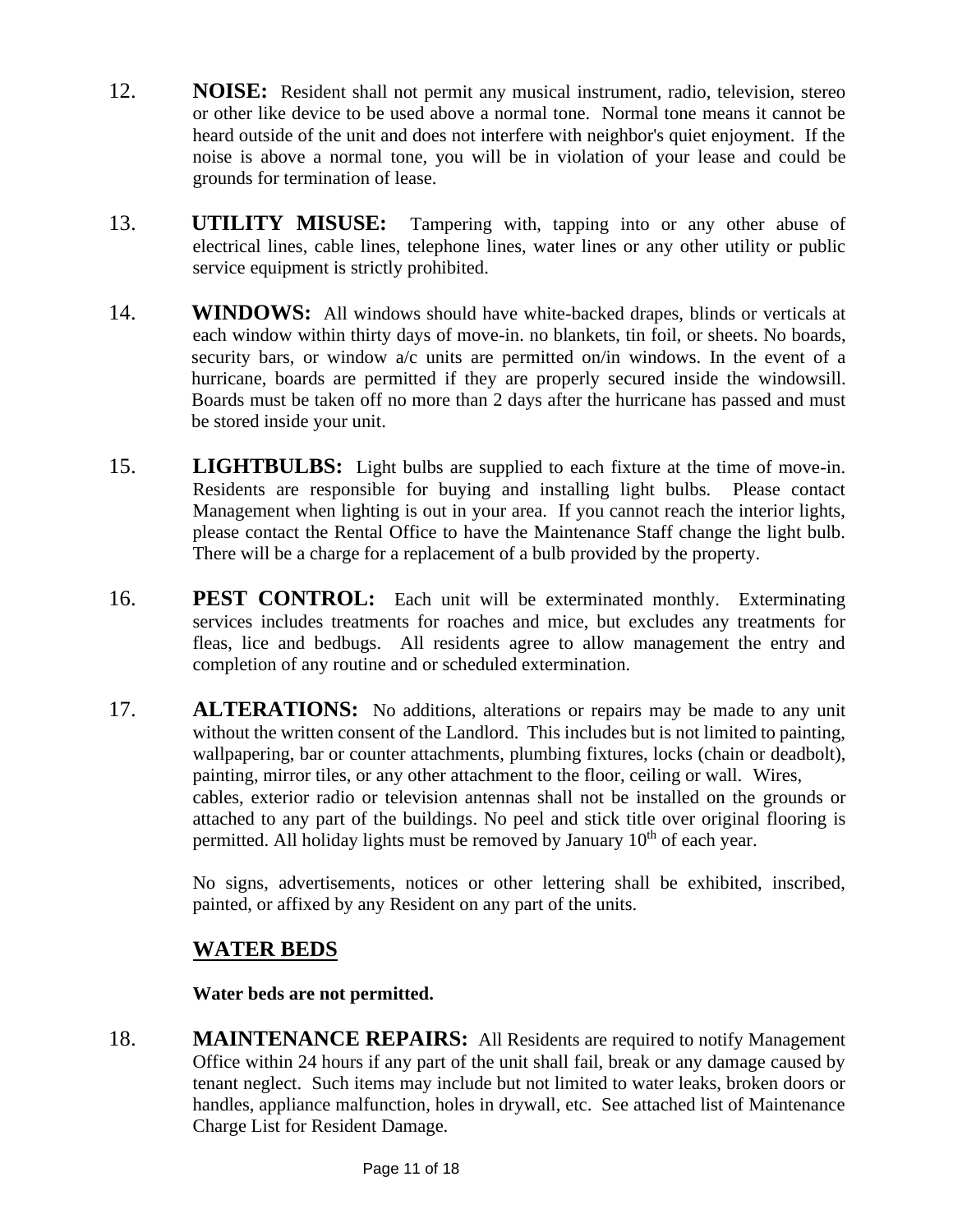- 19. **SMOKE DETECTORS/FIRE EXTINGUISHERS:** Upon move-in an inspection will be conducted with both Management and the Resident, both will acknowledge this by signing the inspection form. If at any time a member of the Management Staff should inspect the apartment and find that the smoke detectors and/or fire extinguishers have been discharged with and/or removed, the Resident will be charge the replacement cost of **\$50.00** for smoke detectors and **\$100.00** for the fire extinguishers.
- 20. **MOTOR VEHICLES:** Parking is available on a first come first serve basis. Management will in no way guarantee any Resident a parking space. Inoperable or unlicensed vehicles may be towed at the expense of the owner without warning.

In addition, the following rules pertaining to vehicle will apply for all Residents and their guests:

- No changing oil or other lubricants on the grounds.
- Vehicles that leak fluids must be removed immediately. In the event
- that any fluids leaked on parking lot, the Resident is responsible for the proper clean up and disposal of debris.
- No maintenance or repairs other than flat tires and battery jump starts are allowed on the property.
- All vehicles must maintain proper license, insurance and registration at all times.
- No vehicle or motor vehicle larger than a passenger automobile or pickup truck is permitted in parking areas at any time. Therefore trailers, commercial trucks will not be permitted in the parking areas.
- 21. **COST FOR DAMAGES, CHARGES AND/OR FINES:** The cost of all repairs for damage beyond normal wear and tear shall be the responsibility of the Resident. The actual cost of labor and replacement cost of said damages would be applied to the Resident's account. All cost for damages charges and or fines shall be due and payable within thirty (30) days after receipt of notice from Management. See attached list of Maintenance Charges for Resident Damage. Residents are reminded of the following:
	- Shower curtains should be placed inside of tub to prevent damage to areas below the tub.
	- Do not burn incense in door jams, walls, outlet cover, etc.
	- Do not use nails or screws on the doors of your unit.
	- Do not leave burning candles unattended
- 22. **PROBLEMS:** If at any time you feel that your Resident rights have been violated, you should first discuss the matter with the Site Manager. If their action does not correct the problem, you should then contact the Management Company, Nelson  $&$  Associates, Inc. 5181 Natorp Blvd, Suite 140, Mason, OH 45040. Telephone number is 513-961- 6011 and you should ask to speak with the Compliance Manager.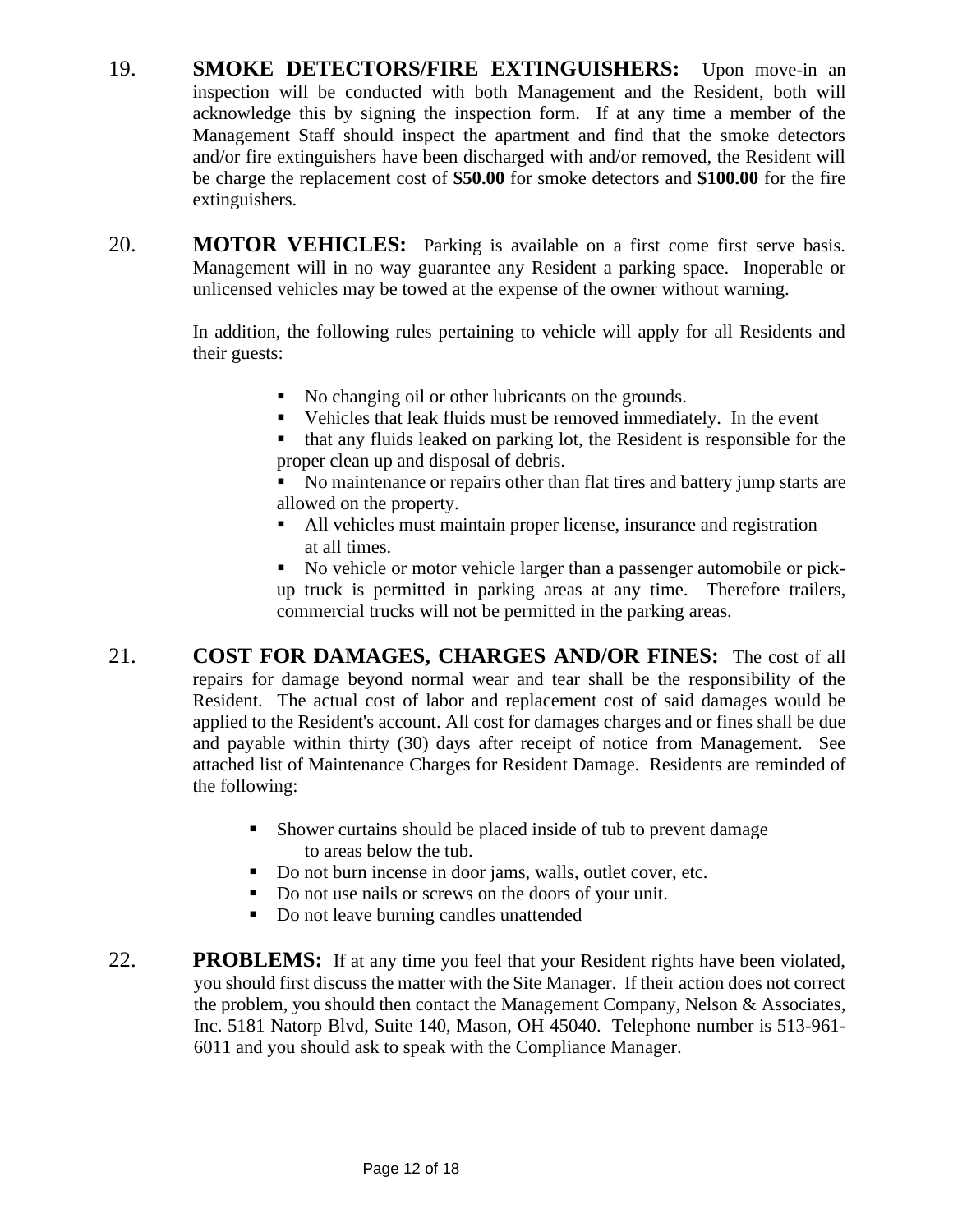- 23. **COMPLAINTS:** If you have a complaint against another Resident, you should first go to the other Resident. If this does not correct the situation, you should then make a written complaint to Management. Please be advised if you have been threatened or harm done to you, your property, to the site property, you are responsible for contacting the proper law enforcement authorities first. Management cannot act as security or law enforcement. You should follow up with the complaint form to Management.
- 24. **APPLIANCES:** Refrigerators and stoves must be regularly cleaned as specified by the manufacturer. Residents are expected to use all major appliances in a safe manner and not to use them for anything other than for what it is intended.
- 25. **RENTAL PAYMENTS:** Monthly rental payments are to be made by money orders or cashier's check made payable to**.** Belle Glade and unit number must be written on your payment. **CASH** will not be accepted. \*Payments can also be made online thru the Resident Portal.
- 26. **LAWN CARE:** There shall be no swimming pools, large play toys and other items left outside preventing lawn mowing in the area around your unit. Plants, trees, cane, flowers, vegetables, etc. can be planted past the clothe line. No planting is allowed along the perimeter of the building.
- 27. **PRIVATE PROPERTY:** This complex is not public property. We are privately owned and therefore have the right to ban any person or persons from the property for just cause. This is in accordance with State Law. If Management makes you aware of any persons being banned from the property, then you are required to abide by this legal action. Failure to abide by this policy is in violation of the terms of this Lease and will be treated as such.
- 28. **ABANDONMENT OF UNIT:** A unit will be considered abandoned when furnishings are removed and it appears that only trash, discarded items are left in the unit and rent has not been paid for thirty days.

In cases where the electric is paid by the Resident; when the electric is turned back into the property's name, the unit will be considered vacated.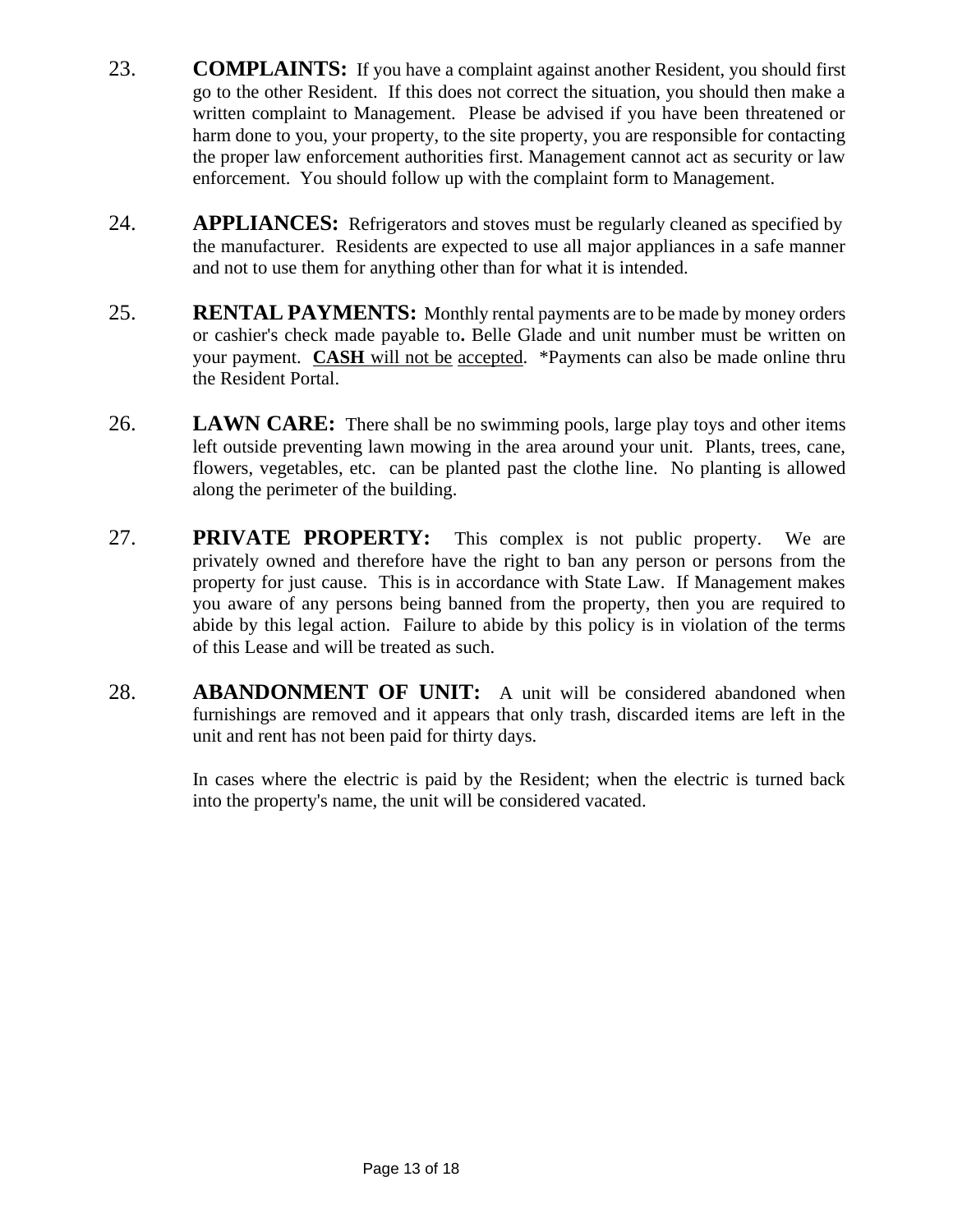It is understood that Management reserves the right to change or rescind one or more of these rules or to make further rules as may from time to time be necessary for the safety, care and cleanliness of the premises. **VIOLATIONS OF ANY RULE MAY BE CAUSE FOR EVICTION.**

All persons 18 years of age and older must review and have full understanding of this agreement. By signing this agreement, you hereby acknowledge these Rules and Regulations as an integral part of the Lease Agreement.

| FOR THE TENANT, Resident Name<br>BY:    |                                       |
|-----------------------------------------|---------------------------------------|
|                                         | Date Signed                           |
| $\mathcal{D}_{\mathcal{L}}$             | Date Signed                           |
|                                         | Date Signed                           |
| FOR THE LANDLORD, Jessica Zelaya<br>BY: |                                       |
| 1.                                      | $D_{\text{max}}$ $C_{\text{max}}$ $A$ |

Date Signed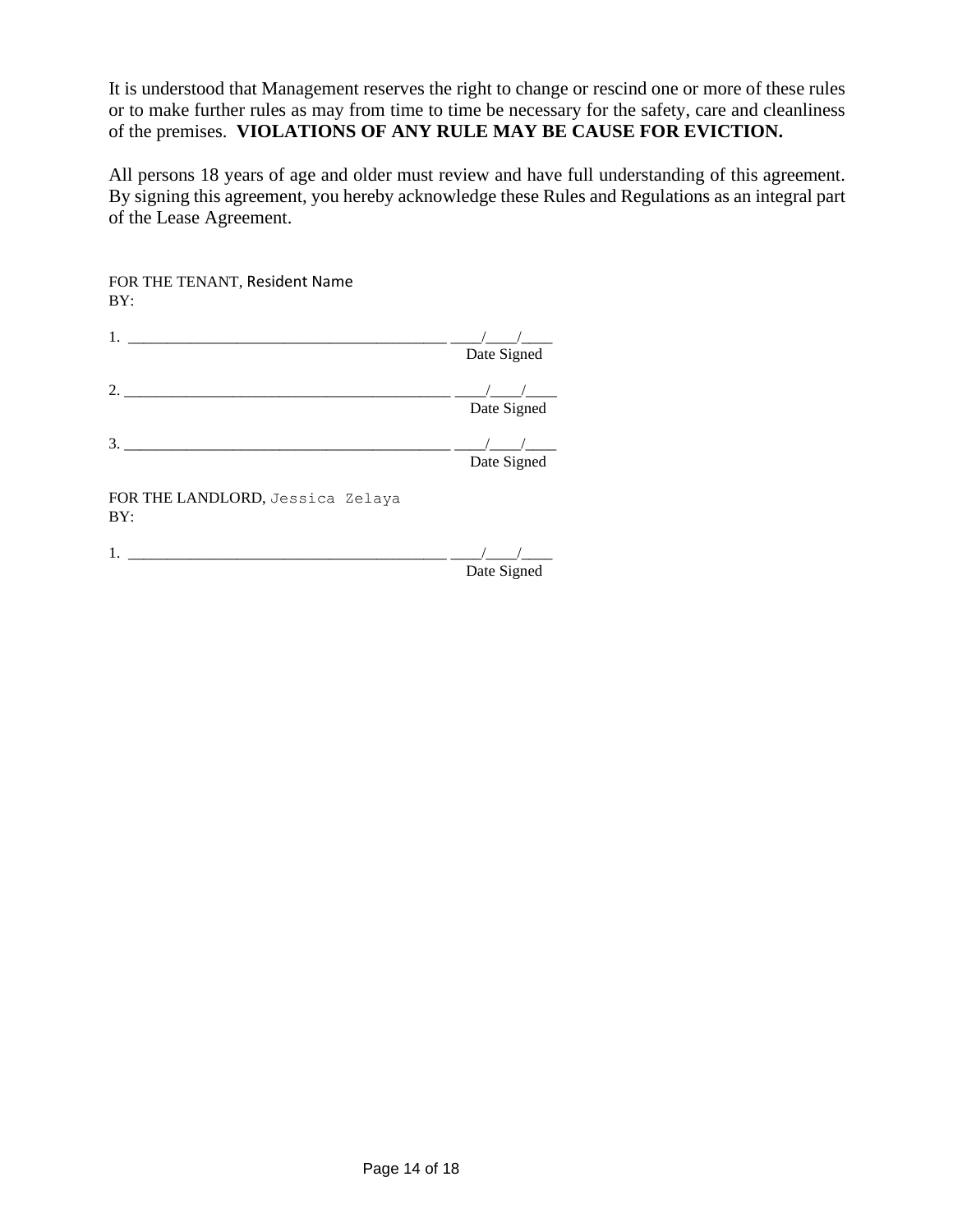# **MAINTENANCE CHARGE for RESIDENT DAMAGES**

# **Tenant Damage/Repair and Service Minimum Charges**

### **HOUSE RULE UPDATE: The tenant, intending to be legally bound, agrees that this Charge List shall be part of the Lease and effective as of the effective date on page 6**:

| Lock Out:                                                  |                                    |  |
|------------------------------------------------------------|------------------------------------|--|
| Lock out fee between 9am and 4:30pm                        | \$35.00                            |  |
| Lock out after 4:30pm and on weekends or holidays          | \$75.00                            |  |
| Re-key Apartment                                           | \$5.00 (per lock)                  |  |
| <b>Emergency Re-key Apartment</b>                          | \$75.00 (Front entrance only)      |  |
| Change Locks                                               | \$60 (per lock)                    |  |
| <b>Appliances</b> (will be pro-rate from date of purchase) |                                    |  |
| 30" Range                                                  | \$444.00                           |  |
| 14.6 Cubit Refrigerator                                    | \$489.00                           |  |
| 16.0 Cubit Refrigerator                                    | \$619.00                           |  |
| Range Blocks                                               | \$10.95                            |  |
| 6" Elements (Small)                                        | \$9.58                             |  |
| 8" Elements (Large)                                        | \$13.29                            |  |
| 6" or 8" Drip Pans (per set)                               | \$12.00                            |  |
| Range Hood                                                 | \$45.00                            |  |
| <b>Electrical</b>                                          |                                    |  |
| Receptacle Outlet                                          | \$.64                              |  |
| Receptacle Plate                                           | \$.53                              |  |
| Light Switch                                               | \$.57<br>\$11.59                   |  |
| <b>Light Fixtures</b>                                      |                                    |  |
| Light Bulbs                                                | \$1.11                             |  |
| <b>Plumbing</b>                                            |                                    |  |
| <b>Toilet Set</b>                                          | \$89.96                            |  |
| <b>Toilet Bowl</b>                                         | \$50.98                            |  |
| <b>Toilet Tank</b>                                         | \$29.98                            |  |
| Toilet Bowel (oblong)                                      | \$119.98                           |  |
| <b>Toilet Seat</b>                                         | \$8.99                             |  |
| Toilet Seat (oblong)                                       | \$13.47                            |  |
| Kitchen Faucet                                             | \$28.80                            |  |
| Lavatory Faucet                                            | \$27.49                            |  |
| Showerhead                                                 | \$4.78                             |  |
| <u>Hardware</u>                                            |                                    |  |
| Replace missing Smoke Detector                             | \$50.00                            |  |
| Replace missing Smoke Detector Battery                     | \$12.00 (includes a \$10.00 fine)  |  |
| Replace window blinds                                      | \$25.00 (plus cost of each blinds) |  |
| Replace Exterior Door                                      | \$129.00 (plus labor)              |  |
| <b>Replace Interior Doors</b>                              | \$91.50 (plus labor)               |  |
| Medicine Cabinets (small)                                  | \$33.92                            |  |
| Medicine Cabinets (large)                                  | \$49.80                            |  |
| Toothbrush/Soap Holder                                     | \$6.44                             |  |
| Towel Bar Set/Bar                                          | \$5.91                             |  |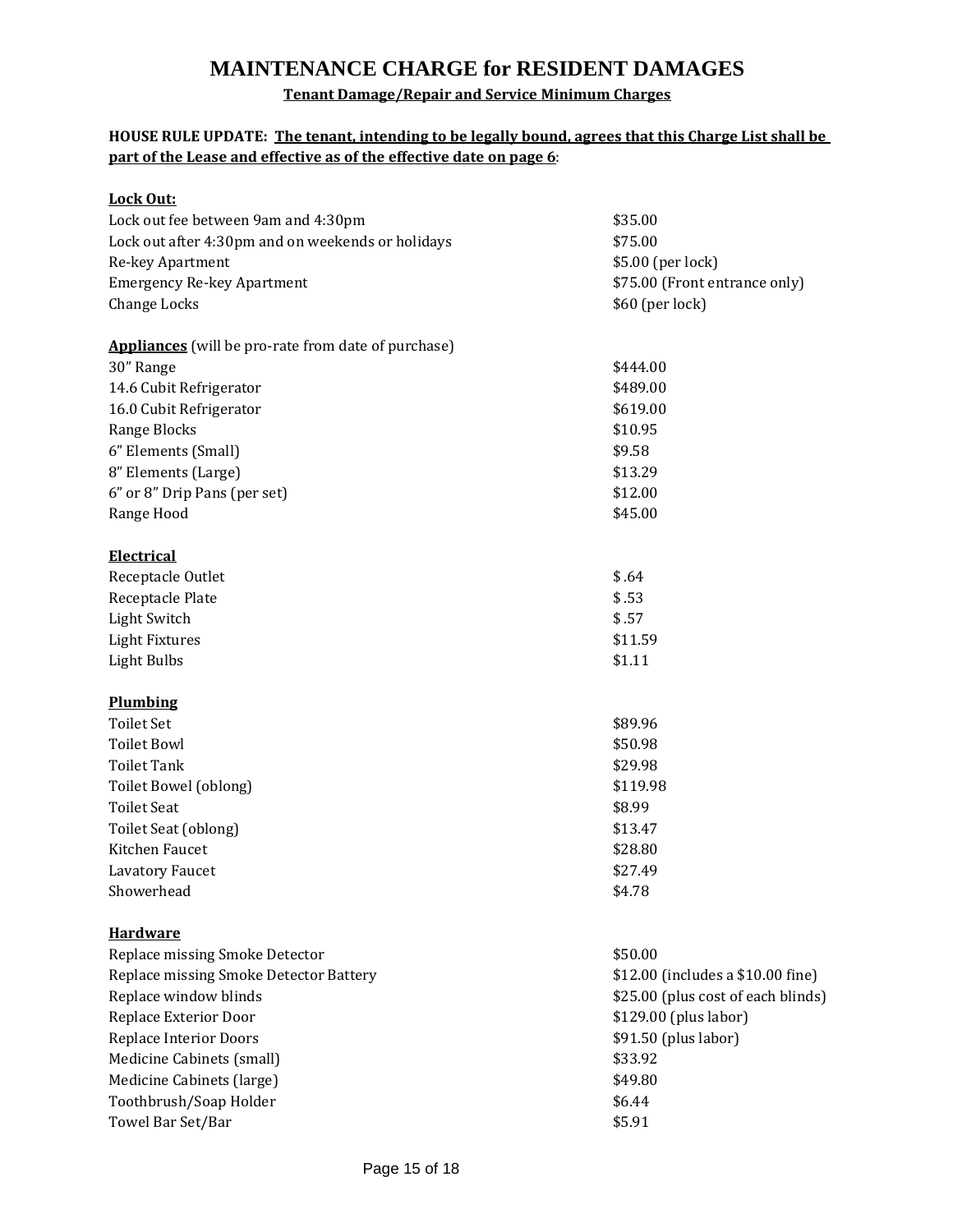#### Page 2 **Tenant Damage/Repair and Service Minimum Charges (cont.)**

| <b>Miscellaneous</b>                          |                       |
|-----------------------------------------------|-----------------------|
| Discharged Fire Extinguisher                  | \$46.00               |
| Replacement of broken or missing Extinguisher | \$100.00              |
| Broken window (single pane)                   | \$55.00               |
| Broken window (double pane)                   | Material cost + labor |
| Missing or broken Screen(s)                   | \$55.00 each          |
| Unclog Kitchen Sink                           | \$25.00               |
| Unclog Bath Sink                              | \$20.00               |
| Unclog Bath Tub                               | \$25.00               |
|                                               |                       |

### **Miscellaneous continues** Unclog Toilet  $$30.00$ Call a Plumber Varies Removal of Articles on Front & Back Porches  $$100.00$ Illegal Pets \$300.00 Noise Violation  $$200.00$  (per incident) **No parking** cars on the grass  $$50.00$ Painting (due to holes in wall or other damage) \$55.00 (plus labor) Clean oven or refrigerator  $$75.00$  each Repairs & Replacements **Material cost plus labor** Material cost plus labor Replace Screen Doors **\$90.00 plus labor** Kitchen Cabinets and/or Countertops (Beyond normal wear & tear) Material cost + labor Bathroom Vanities (Beyond normal wear & tear) Material cost + labor Removal or replacement of tile  $\blacksquare$  Material cost + labor

The above costs are minimum fees plus labor where applicable. Charges *subject to change* should costs increase. My signature below signifies my agreement that this charge list is part of my lease.

| Tenant Signature                              | Date |
|-----------------------------------------------|------|
| Other Adult Signature                         | Date |
| Other Adult Signature                         | Date |
| Other Adult Signature                         | Date |
| Site Manager/Property Administrator Signature | Date |
|                                               |      |

# «sitename»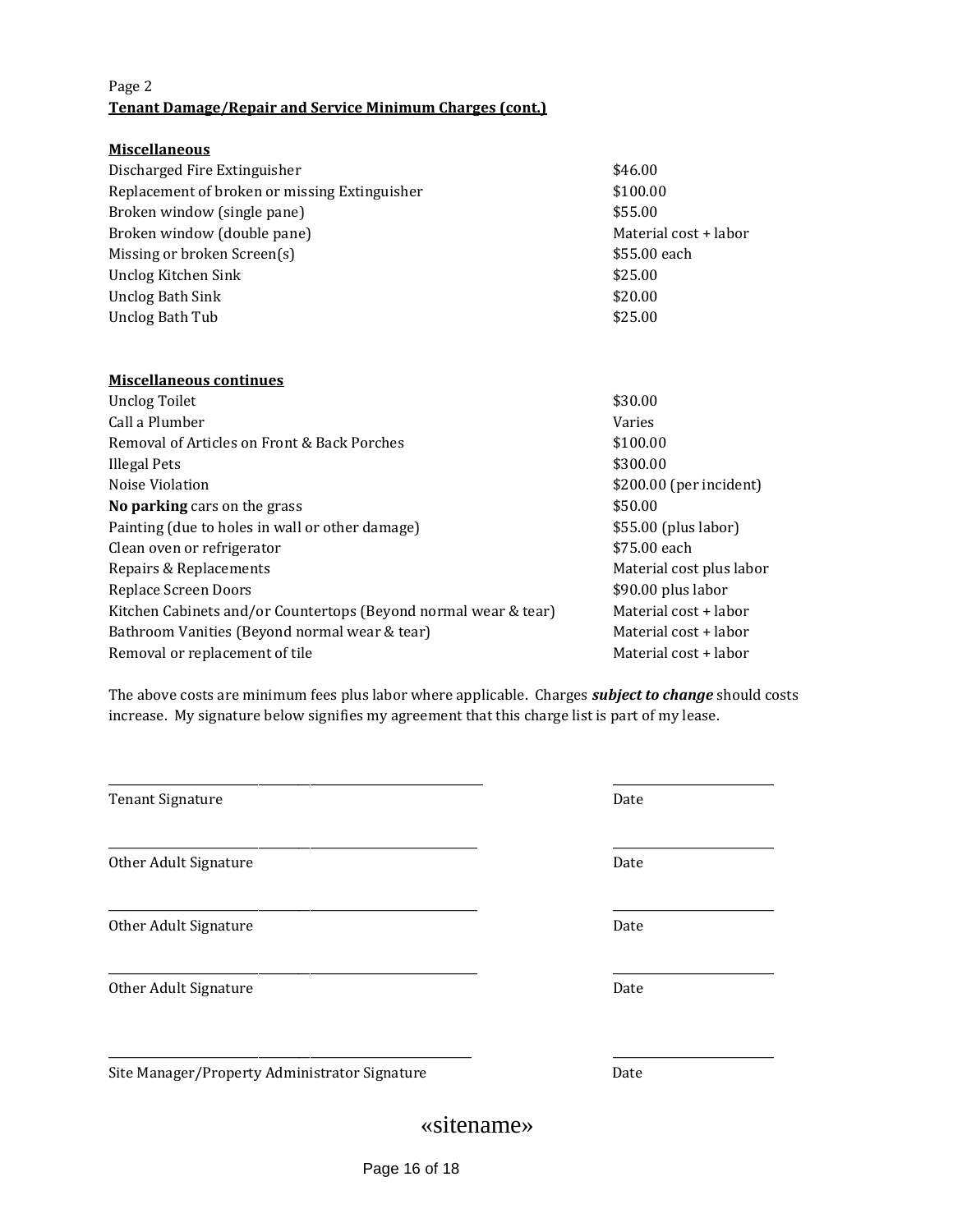# INELIGIBLE TENANT WAIVER LEASE ADDENDUM

I understand that my family does not meet the definition of an eligible household which must include a tenant or co-tenant who is a domestic farm laborer, a retired or disabled domestic farm laborer, or must be a surviving household of a deceased domestic farm laborer. I acknowledge that an exception is being made to allow me occupancy and that tenants admitted under this exception may occupy this housing until such time the units are again needed by eligible persons or families.

I understand that since I am not a domestic farm worker my lease agreement will not be more than 12 months and at its expiration will convert to a month-to-month lease. The monthly lease requires that the unit be vacated upon 30 days' notice should an eligible applicant (domestic farm worker) become eligible for the bedroom size unit that I now occupy and when another appropriate size unit does not exist in the development.

I also understand that, if I must vacate my unit, I will be issued a thirty (30) day notice by management.

| <b>Tenant Signature</b> | Date |
|-------------------------|------|
| Other Adult Signature   | Date |
| Other Adult Signature   | Date |
| Other Adult Signature   | Date |
|                         |      |

Site Manager/Property Administrator Signature **Date** Date